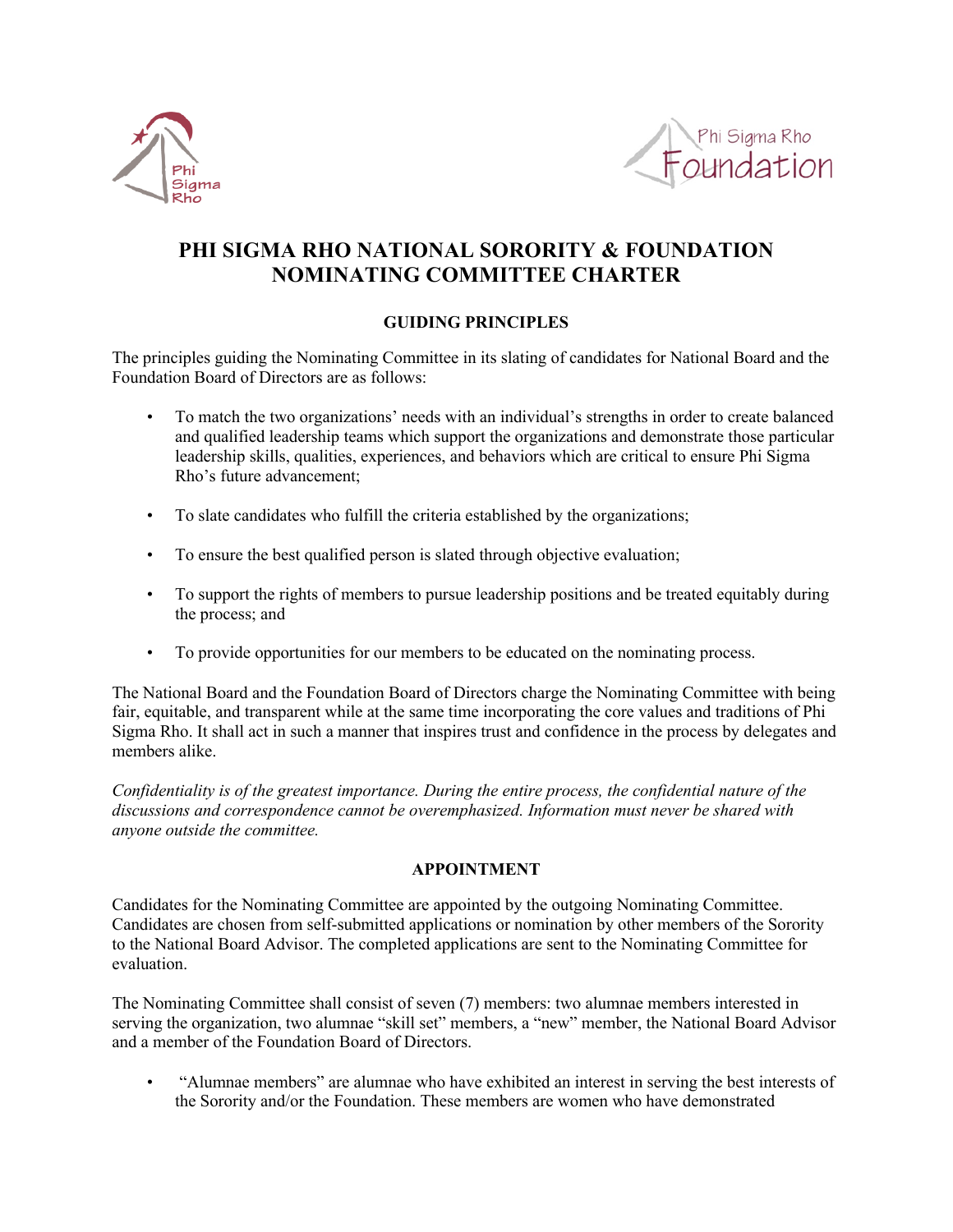leadership and who have experience in service to Phi Sigma Rho Sorority and/or Foundation on the local and/or national level.

- "Skill set" members are alumnae who possess specialized skills and have previous nominating experience in a variety of organizations, and/or hiring and interviewing experience in a business setting. In addition, these members must understand the "Best Practices" of the nominating process, along with an understanding of sorority culture*.*
- A "new" member is an alumna who has graduated in the previous two (2) years or an active member who will graduate during her term on the Nominating Committee. She will serve to represent the active and new alumnae voice on the committee.
- The National Board Advisor will be appointed to the Nominating Committee by virtue of her position. She will serve as the Chair of the committee.
- A Foundation Board of Directors member will be appointed to the Nominating Committee by virtue of her position on the board. The Foundation Board of Directors will choose which Director serves each committee cycle.
- Any member who accepts a nomination to National Board or the Foundation Board of Directors will step down from the committee. Vacancies shall be filled from the list of previous applicants.
- The Nominating Committee shall serve from the end of one National Convention until the end of the next National Convention.

#### **RESPONSIBILITIES OF NOMINATING COMMITTEE**

- A. The Nominating Committee, as duly appointed, shall work as a committee to slate the candidates for the offices on the National Board. They shall notify the National President after the slated candidates have indicated that they intend to serve if elected and the National President shall notify the members of the National Board. The Nominating Committee shall then immediately notify the Phi Sigma Rho membership via email of the slate of candidates and then post their qualifications on the website. This slate shall be posted by April 1 and the information immediately thereafter. The National Board slate will include at a maximum one candidate per open position.
- B. The Nominating Committee, as duly appointed, shall work as a committee to slate the candidates for the offices on the Foundation Board of Directors. They shall notify the Foundation President after the slated candidates have indicated that they intend to serve if elected and the Foundation President shall notify the members of the Board of Directors. This slate shall be completed by April 1. The Board of Directors slate may include more than one candidate per open position.
- C. The Nominating Committee may be directed by the National President to slate a candidate for National Board appointments. They shall notify the National President after the slated candidate has indicated that she intends to serve if appointed and the National President shall notify the members of the National Board to complete their appointment process.
- D. The Nominating Committee may be directed by the Foundation President to slate a candidate for Board of Directors appointments. They shall notify the Foundation President after the slated candidate(s) indicated that she intends to serve if appointed and the Foundation President shall notify the members of the Board of Directors to complete their appointment process.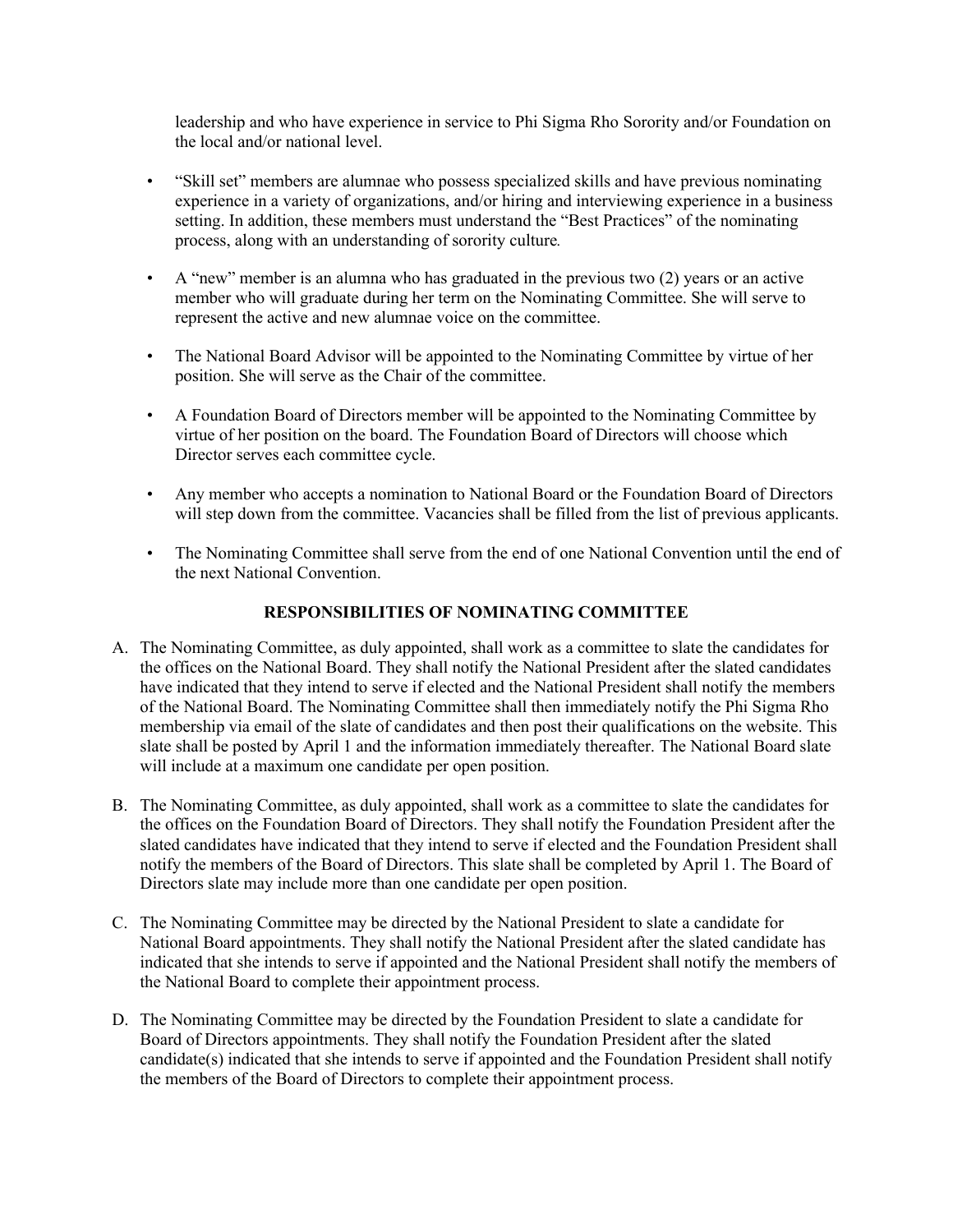- E. In addition, the Nominating Committee is responsible for:
	- Maintaining confidentiality in all matters relating to the work of the Nominating Committee;
	- Adhering to the Constitution, Bylaws and Policies of Phi Sigma Rho Sorority;
	- Developing the applications for the National Board, Foundation Board of Directors and Nominating Committee positions and disseminating them in a variety of mediums;
	- Using the guiding principles outlined above to establish criteria to give the best representation possible, which may include demonstrated community service, familiarity with other non-profit organizations, hiring and interviewing experience in a business setting, and absence of a personal agenda;
	- Recruiting and accepting names of qualified candidates to serve on the National Board and Foundation Board of Directors. Past National Board members and Foundation Directors have a broad acquaintance with the membership and good understanding of the duties of the offices to be filled and should be urged to be part of the nominating process;
	- Deciding what tools will be used in the selection of future leaders: grids, competencies, minimum qualifications, references, etc.;
	- Educating the membership and candidates in every possible way regarding the nominating and election process;
	- Maintaining and enhancing the position of the Nominating Committee as an important aspect of Sorority operations by developing instruments that upholds the integrity and fairness of the process;
	- Ensuring balance on the Nominating Committee between skill set members and alumnae members;
	- Maintaining access to email since much of the Committee's work will be done in this manner;
	- Protecting the integrity of the nominating process by not allowing outside interference in the committee's work;
	- Keeping accurate minutes and records regarding the work of the Committee; however, documents on individual non-elected candidates will be destroyed after each election cycle. The applications of the elected candidates shall be maintained by the Nominating Committee for a period of six (6) years;
	- Requiring discussion of committee business be conducted in a forum inclusive of all Nominating Committee members only, whether in person, via conference call or electronically;
	- Preparing and implementing operational policies, as needed, to supplement these policies and procedures;
	- Reviewing and assessing, upon request by National Board and/or the Foundation Board of Directors, other issues that may affect the nominating process.